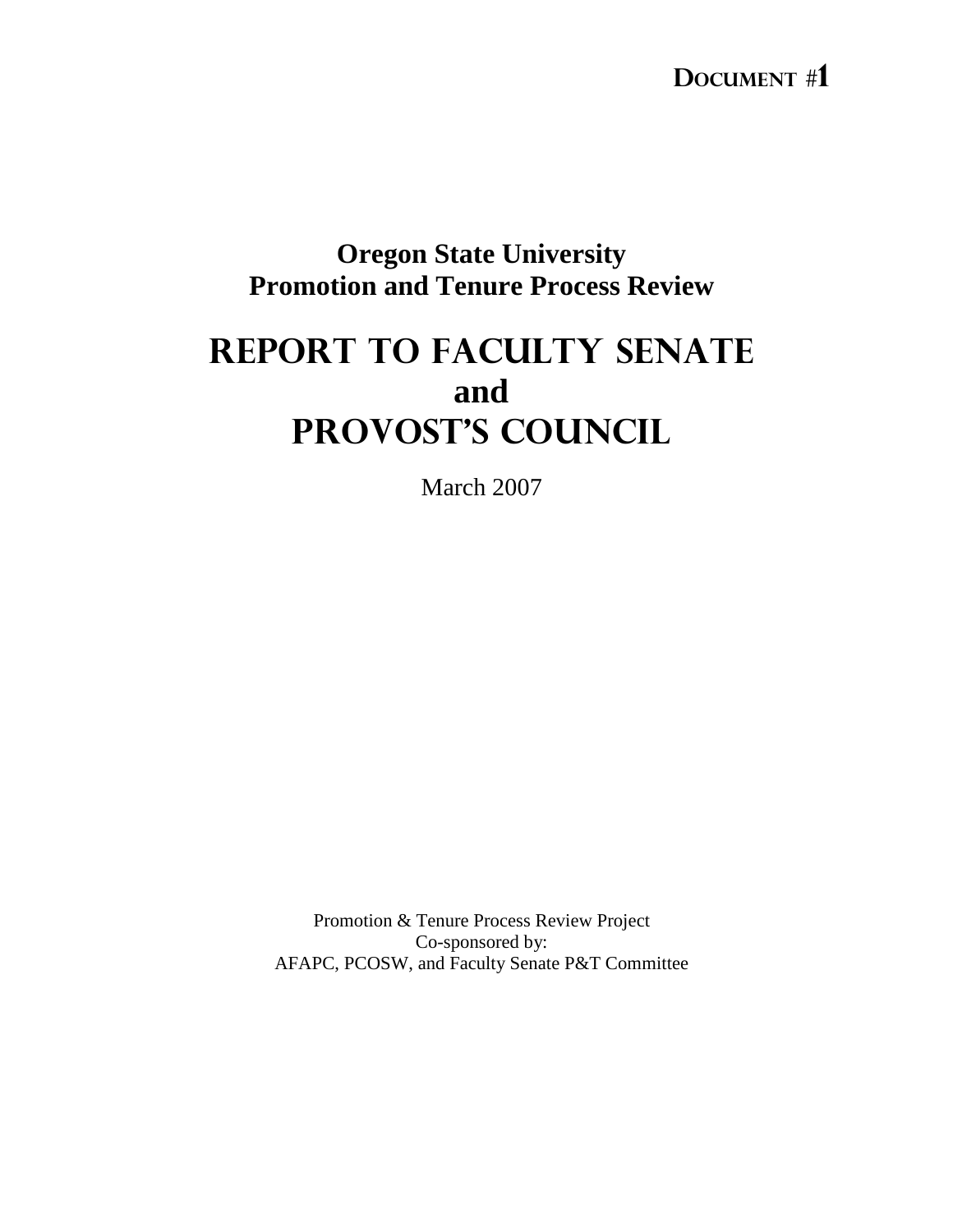#### **Introduction**

Two years ago, a collaborative group sponsored by the Association of Faculty for the Advancement of People of Color (AFAPC), the President's Commission on the Status of Women (PCOSW), and the Faculty Senate Promotion and Tenure Committee came together to review OSU's Promotion and Tenure (P&T) system. This group sought to assess recent P&T experiences across a broad array of units and disciplines ten years after the current P&T Guidelines and processes went into effect. Experiences of faculty in historically underrepresented or marginalized groups were explicitly included.

In a 2003 report on faculty diversity, Harvard researchers Cathy Trower and Richard Chait asserted that rigid norms and practices have developed around tenure programs, contributing to an academic culture experienced by many (especially people of color and women) as "unaccommodating." They believe that this culture is a primary obstacle to achieving faculty diversity objectives in the academy. The problem, they suggest, is "less one of tenure as an *institution* and more one of tenure in its *implementation*." Frustrations with the tenure process are "well-documented: ambiguous standards; contradictory priorities and expectations; professional isolation; erratic feedback and inconsistent and incomplete performance reviews; ideological and methodological biases; and the multiple demands of teaching, research, and service…almost cruelly (coinciding with) the pressures associated with starting a family and establishing financial stability." An overarching intent of this review, therefore, was to determine what aspects of our own P&T system—and related aspects of our academic culture—may hinder OSU's ability to attract, employ, retain, and advance scholars from various different identity backgrounds in our professorial faculty positions.

#### **Methodology**

In late spring of 2005, faculty members were invited to participate in this assessment by providing information about their recent P&T experiences through either an interview or a focus group. Invitations went to all professorial faculty promoted or tenured during the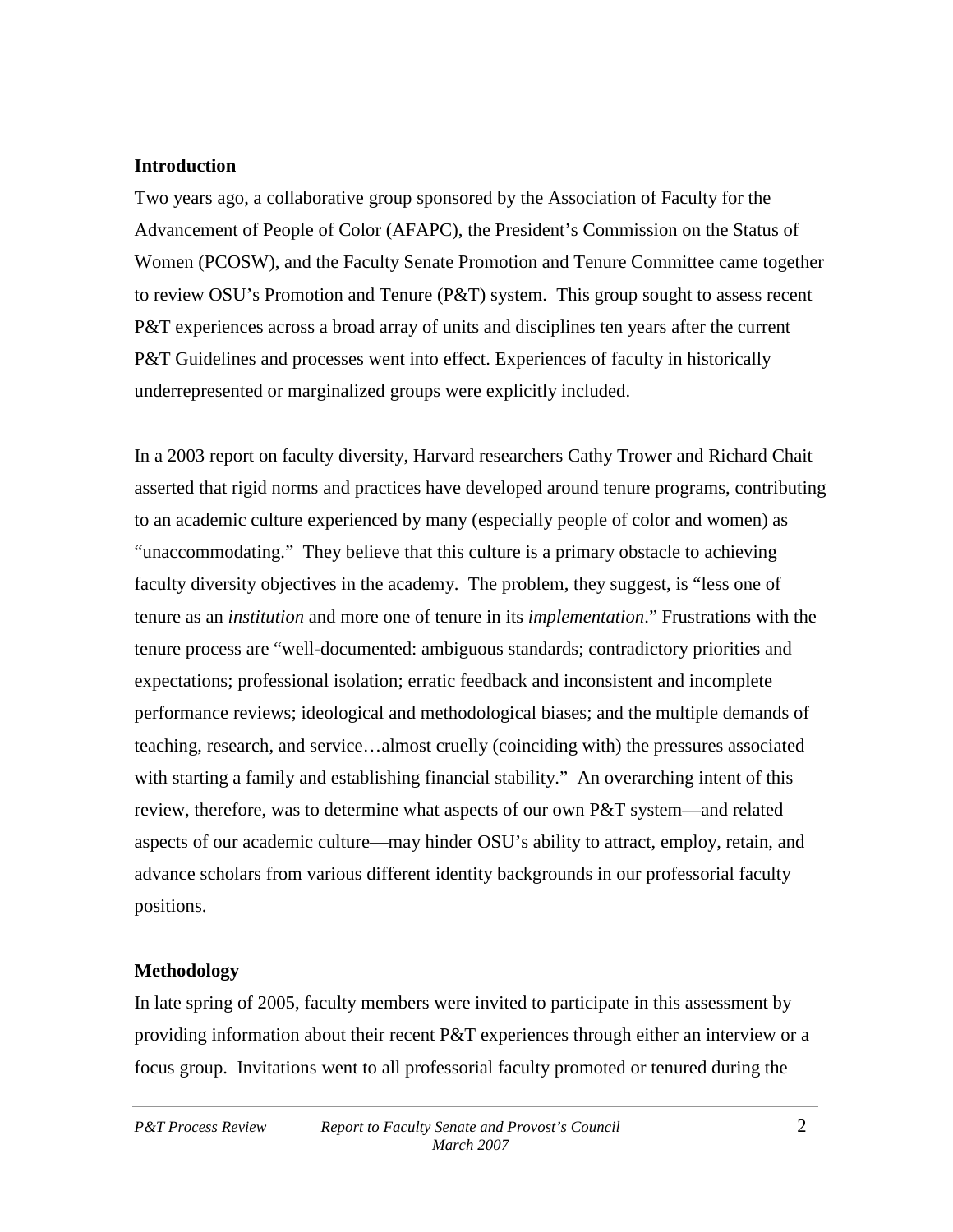previous three years, to the listservs for AFAPC and the Faculty Women's Network (FWN), and to individuals who heard about the project by word-of-mouth and expressed an interest in participating. For reasons of confidentiality, Academic Affairs did not provide names of candidates who were denied promotion or tenure. Several faculty members who were denied tenure in 2005 heard of the project and volunteered to participate; several tenured faculty members who had been denied promotion to associate or full professor also participated. Those who were denied tenure and/or left OSU before June of 2005 are not represented in this study. (See Appendix A for further details.)

During summer and fall 2005, data were collected from 23 interviews and 4 focus groups (a total of 36 individuals) using a standard set of open-ended questions about: the P&T process; roles and relationships with department head/chair, P&T committees, and colleagues; position description; factors affecting the outcome; and other issues. Dr. Court Smith, Professor Emeritus of Anthropology, volunteered his qualitative research expertise to perform the data analysis and interpretation. Using a grounded theory approach (Strauss and Corbin 1990), he read the summaries to identify themes and hypotheses. His report (available upon request) includes description of his methodology, comments from the interviewers about their observations, a discussion of the hypotheses that emerged from the analysis, and possible areas of further research. To ensure that multiple perspectives were considered, members of the original review group also read the data to identify key themes and concerns (summary list available upon request). Dr. Smith affirmed the validity of this approach, stating that "the nature of qualitative analysis is that more iterations and more evaluators lead to a more valid and reliable product." (e-mail C. Smith to A. Gillies 1/17/06)

During fall 2006, a preliminary report of findings was written and presented to the three sponsoring organizations and to the Faculty Senate Executive Committee for reaction and feedback.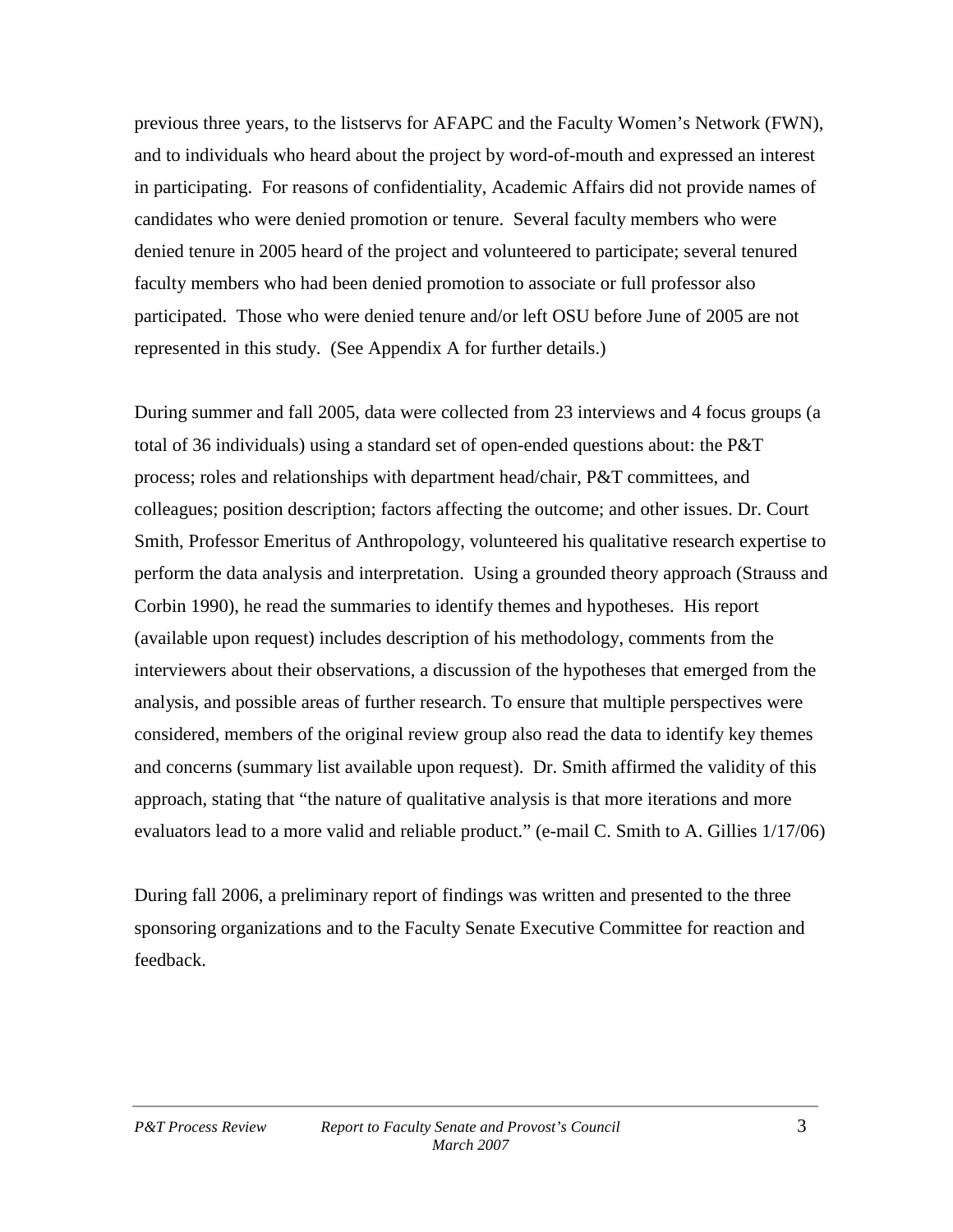#### **Qualitative Analysis Results**

Four critical concerns emerged from the iterative process. The circumstances described in these areas of concern have three common characteristics: (1) they are beyond candidate control; (2) they do not seem to emerge from candidate strengths, weaknesses, or potential suitability for promotion and/or tenure; (3) they are seen to have significant differential impact on candidate viability in the bid for promotion and tenure.

- **1. Fairness**—the question of fairness was the greatest overall concern about the P&T process among informants. The degree to which candidates experience the process as *fair* relates to multiple factors outside the candidate's control, including the candidate's majority/minority status, process transparency, communication/feedback to the candidate, and consistency/flexibility in application of the promotion and tenure criteria at each level. Regardless of outcome, study participants report being disadvantaged by inexperienced department heads/chairs. In several instances a single powerful colleague is seen to sabotage the candidate's bid for promotion. Candidates denied promotion or tenure may perceive that the P&T criteria were selectively applied, or that criteria not known to them were used. How the criteria are interpreted and applied at the college and departmental levels can evolve or change during a candidate's probationary period, making promotion and tenure a moving target.
- **2. Majority status**—majority/minority status is a key factor in the promotion and tenure experience of this group. Multiple aspects of identity contribute cumulatively to these candidates' perceptions of minority status, including race, ethnicity, gender, geographic location, scholarly interests, and tenure status. Minority status is viewed as having a negative impact on colleagues' assessment of candidate collegiality and service. In particular, minority candidates' personal and professional decisions related to their minority status—including where to live, whether to study/teach in identity-related subdisciplines, whether/how much to provide identity-related service, and how to engage in identity-related interests—were seen to provoke negative reactions from colleagues; for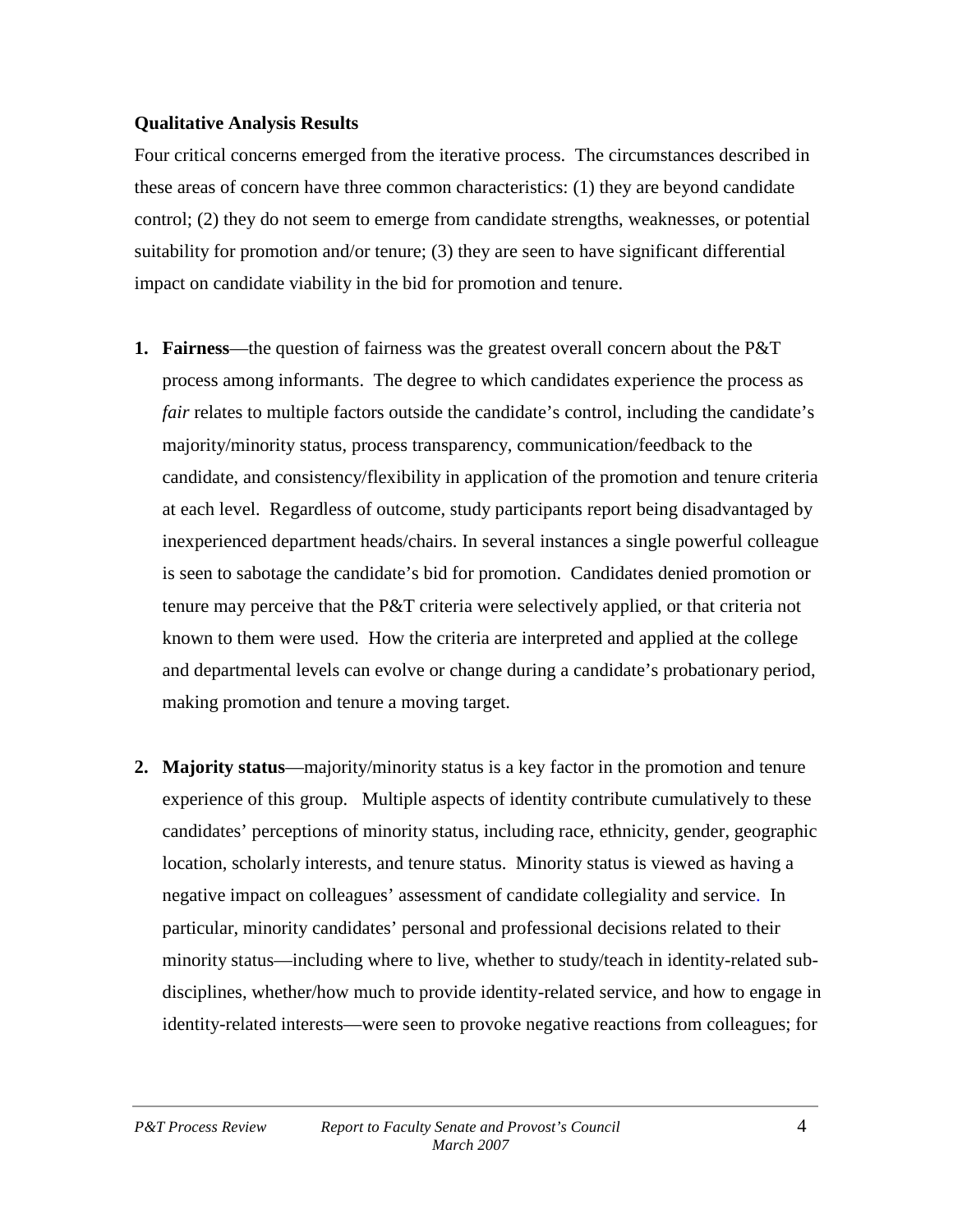multiple reasons, minority status may be seen to limit the ability of colleagues to evaluate the P&T dossier fairly and in an appropriate context.

- **3. Transparency**—many informants (successful *and* unsuccessful) referred to the P&T process as a "black box." Information may flow readily to the candidate (via formal or informal channels), or the candidate may have no idea what is going on. At the unit level, meeting notes, memos, and letters may be added to the dossier without the candidate understanding the reason, or in some cases without even being told that this has occurred. As the dossier proceeds upward in the University hierarchy, informants report that transparency decreases, and the candidate may have little or no information about how the dossier is being treated, how the promotion/tenure criteria are being evaluated, and what procedures are being followed. Informants who were denied promotion or tenure typically describe only being informed of the outcome, not the reasons for the decision.
- **4. Commitment to candidate success**—there is great variability in units' level of demonstrated commitment to their faculty members' success. During the pre-tenure/prepromotion period, departmental differences occur in: unit head communication; specificity of expectations and evaluations; colleague understanding/support/feedback; availability and effectiveness of mentorship/co-mentorship; unit support; and access to resources. These differences can create relative advantages and disadvantages for P&T candidates. This may be compounded during the tenure/promotion year due to differing beliefs about how the department head/chair, P&T committee, and disciplinary colleagues should engage in the P&T process—behaviors vary between advocacy, support, neutrality, and challenge, apparently depending upon unit norms.